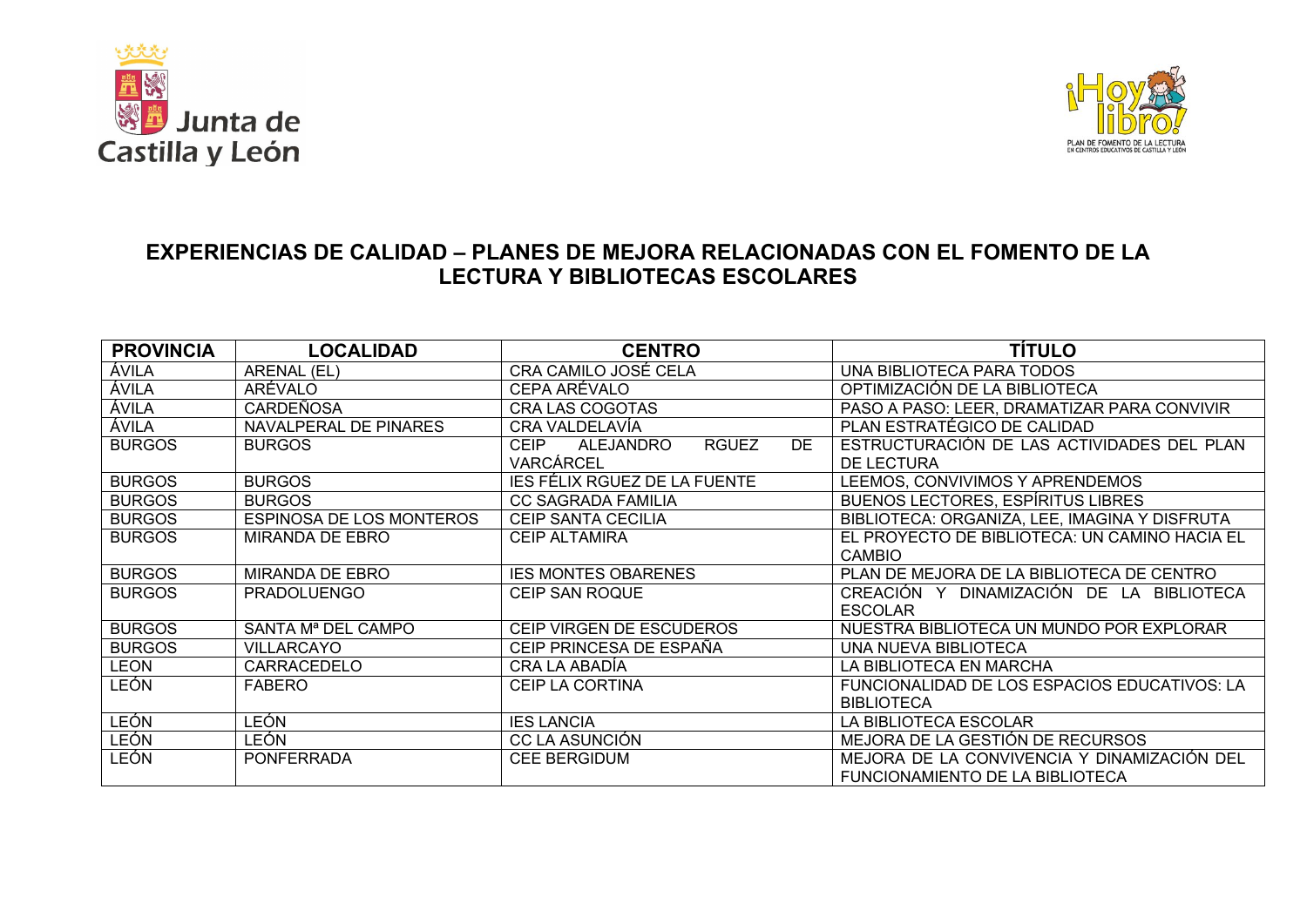



| ________         | -----                         |                                            |                                                                                                                        |
|------------------|-------------------------------|--------------------------------------------|------------------------------------------------------------------------------------------------------------------------|
| <b>LEÓN</b>      | <b>PONFERRADA</b>             | EOI DE PONFERRADA                          | OPTIMIZACIÓN<br>LOS RECURSOS<br>DE<br>DE.<br><b>LA</b><br><b>BIBLIOTECA</b>                                            |
| <b>LEÓN</b>      | <b>PONFERRADA</b>             | <b>IES FUENTESNUEVAS</b>                   | LA ORGANIZACIÓN Y<br>DINAMIZACIÓN<br>$DE$ LA<br>BIBLIOTECA: SERVICIO Y RECURSO DEL PROCESO<br>DE ENSEÑANZA-APRENDIZAJE |
| <b>LEÓN</b>      | <b>PONFERRADA</b>             | <b>IES VIRGEN DE LA ENCINA</b>             | MEJORA DE LOS PROCESOS DE OFERTA EDUCATIVA<br>Y GESTIÓN DE LA BIBLIOTECA ESCOLAR                                       |
| <b>LEÓN</b>      | SAN ANDRÉS DEL RABANEDO       | <b>CC LA ANUNCIATA</b>                     | MOTIVACIÓN DE LA LECTURA A TRAVÉS DE LAS TIC                                                                           |
| <b>LEÓN</b>      | <b>TREMOR DE ARRIBA</b>       | <b>CRA TREMOR DE ARRIBA</b>                | SI QUIERES AVENTURA, LÁNZATE A LA LECTURA                                                                              |
| LEÓN             | SAHAGÚN                       | CEIP FRAY BERNARDINO DE SAHAGÚN            | UNA NUEVA BIBLIOTECA                                                                                                   |
| <b>PALENCIA</b>  | CARRIÓN DE LOS CONDES         | <b>IES SEM TOB</b>                         | ORGANIZACIÓN Y DINAMIZACIÓN DE LA BIBLIOTECA                                                                           |
| <b>PALENCIA</b>  | <b>PALENCIA</b>               | CEIP CIUDAD DE BUENOS AIRES                | MEJORA DE PROCESO DE COMPRENSIÓN LECTORA                                                                               |
| <b>PALENCIA</b>  | <b>PALENCIA</b>               | <b>CC SANTO ÁNGEL</b>                      | COMPROMISOS DE CALIDAD. LA BIBLIOTECA UN<br><b>ESPACIO EDUCATIVO</b>                                                   |
| <b>PALENCIA</b>  | PAREDES DE NAVA               | CEIP ALONSO BERRUGUETE                     | EL LENGUAJE ESCRITO EN LA ESCUELA, LEER Y<br><b>ESCRIBIR</b>                                                           |
| <b>PALENCIA</b>  | <b>VILLAMURIEL DE CERRATO</b> | CEIP PRADERA DE LA AGUILERA                | ORGANIZAR Y DINAMIZAR LA BIBLIOTECA                                                                                    |
| <b>SALAMANCA</b> | <b>CIUDAD RODRIGO</b>         | CC MISIONERAS DE LA PROVIDENCIA            | GESTIÓN, ORGANIZACIÓN Y DINAMIZACIÓN DE LA<br><b>BIBLIOTECA ESCOLAR</b>                                                |
| <b>SALAMANCA</b> | <b>SALAMANCA</b>              | CC SAGRADA FAMILIA. SIERVAS DE<br>SAN JOSÉ | <b>CONOCE BIBLIOLAND</b>                                                                                               |
| <b>SEGOVIA</b>   | <b>AYLLÓN</b>                 | CRA DE AYLLÓN                              | MEJORA DEL RENDIMIENTO DE LA BIBLIOTECA                                                                                |
| <b>SEGOVIA</b>   | <b>CUÉLLAR</b>                | CEIP LA VILLA                              | EL RINCON DE DON QUIJOTE                                                                                               |
| <b>SEGOVIA</b>   | SANTA MARÍA                   | <b>CRA EL PIZARRAL</b>                     | <b>INTEGRA-ARTE</b>                                                                                                    |
| <b>SEGOVIA</b>   | <b>SEGOVIA</b>                | CEIP DOMINGO DE SOTO                       | MEJORA DE LA BIBLIOTECA DEL CENTRO                                                                                     |
| <b>SORIA</b>     | <b>ALMAZÁN</b>                | CEIP DIEGO LAÍNEZ                          | INFORMATIZACIÓN DE LA BIBLIOTECA ESCOLAR DE<br>EDUCACIÓN PRIMARIA Y DE EDUCACIÓN INFANTIL                              |
| <b>SORIA</b>     | <b>BERLANGA DE DUERO</b>      | <b>CRA TIERRAS DE BERLANGA</b>             | OPTIMIZACIÓN DE LA BIBLIOTECA ESCOLAR                                                                                  |
| <b>SORIA</b>     | <b>LANGA DE DUERO</b>         | <b>CRA LA RIBERA</b>                       | DINAMIZACIÓN DE LA BIBLIOTECA DEL CENTRO                                                                               |
| <b>SORIA</b>     | <b>SORIA</b>                  | CEIP FUENTE DEL REY                        | ORGANIZACIÓN Y DINAMIZACIÓN DE LA BIBLIOTECA<br><b>ESCOLAR</b>                                                         |
| <b>SORIA</b>     | <b>SORIA</b>                  | CC NUESTRA SEÑORA DEL PILAR                | LA BIBLIOTECA ESCOLAR COMO VEHÍCULO PARA LA<br>ANIMACIÓN LECTORA Y LA ALFABETIZACIÓN<br><b>INFORMACIONAL</b>           |